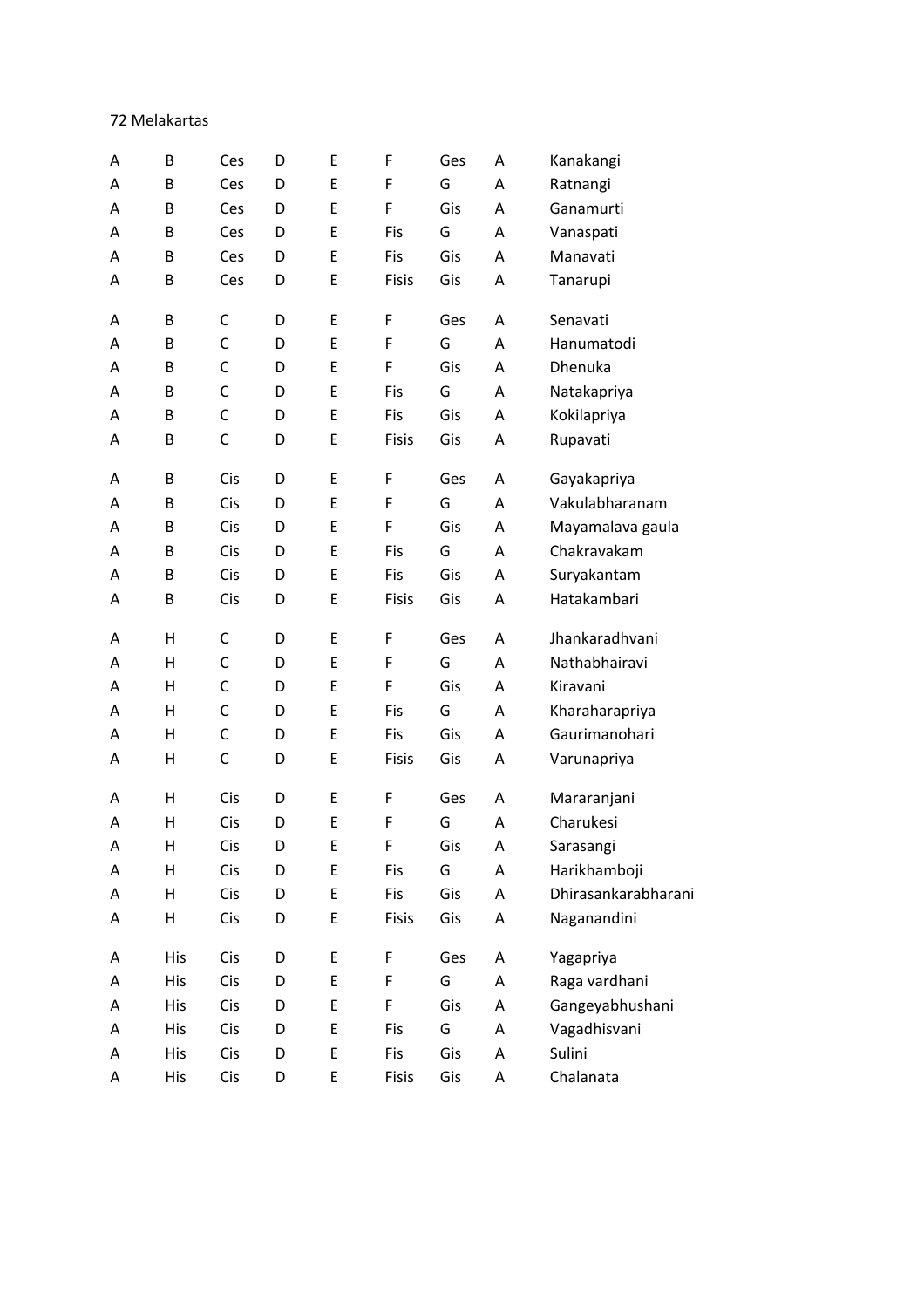| Α | B            | Ces         | Dis | Е           | F     | Ges | Α | Salagam            |
|---|--------------|-------------|-----|-------------|-------|-----|---|--------------------|
| А | B            | Ces         | Dis | E           | F     | G   | A | Jalarnavam         |
| А | B            | Ces         | Dis | Е           | F     | Gis | A | Jhalavarali        |
| А | B            | Ces         | Dis | E           | Fis   | G   | A | Navanitam          |
| Α | B            | Ces         | Dis | Е           | Fis   | Gis | A | Pavani             |
| Α | B            | Ces         | Dis | Е           | Fisis | Gis | A | Raghupriya         |
|   |              |             |     |             |       |     |   |                    |
| Α | B            | C           | Dis | E           | F     | Ges | Α | Gavambodhi         |
| А | B            | $\mathsf C$ | Dis | Е           | F     | G   | A | Bhavapriya         |
| А | B            | $\mathsf C$ | Dis | Е           | F     | Gis | A | Subhapantuvarali   |
| Α | B            | $\mathsf C$ | Dis | Е           | Fis   | G   | A | Shadvidha margini  |
| A | B            | $\mathsf C$ | Dis | E           | Fis   | Gis | A | Suvarnangi         |
| A | B            | $\mathsf C$ | Dis | Е           | Fisis | Gis | A | Divyamani          |
| Α | B            | Cis         | Dis | Ε           | F     | Ges | A | Dhavalambari       |
| Α | B            | Cis         | Dis | E           | F     | G   | A | Namanarayani       |
| Α | B            | Cis         | Dis | Е           | F     | Gis | A | Kamavardhani       |
| Α | B            | Cis         | Dis | E           | Fis   | G   | А | Ramapriya          |
| Α | B            | Cis         | Dis | Е           | Fis   | Gis | A | Gamanasrama        |
| А | B            | Cis         | Dis | E           | Fisis | Gis | A | Visvambhari        |
|   |              |             |     |             |       |     |   |                    |
| Α | Н            | $\mathsf C$ | Dis | Е           | F     | Ges | Α | Syamalangi         |
| Α | Н            | $\mathsf C$ | Dis | Е           | F     | G   | А | Shanmukhapriya     |
| Α | Н            | $\mathsf C$ | Dis | Е           | F     | Gis | A | Simhendra madhyama |
| Α | Н            | $\mathsf C$ | Dis | Ε           | Fis   | G   | A | Hemavati           |
| Α | Н            | C           | Dis | E           | Fis   | Gis | A | Dharmavati         |
| Α | Н            | $\mathsf C$ | Dis | E           | Fisis | Gis | A | Nitimati           |
| Α | Н            | Cis         | Dis | E           | F     | Ges | A | Kantamani          |
| Α | $\mathsf{H}$ | Cis         | Dis | Е           | F     | G   | A | Rishabhapriya      |
| A | H            | Cis         | Dis | E           | F     | Gis | A | Latangi            |
| Α | Н            | Cis         | Dis | E           | Fis   | G   | A | Vachaspati         |
| А | Н            | Cis         | Dis | E           | Fis   | Gis | A | Mechakalyani       |
| Α | Н            | Cis         | Dis | E           | Fisis | Gis | Α | Chitrambari        |
|   |              |             |     |             |       |     |   |                    |
| Α | His          | Cis         | Dis | E           | F     | Ges | A | Sucharitra         |
| Α | His          | Cis         | Dis | E           | F     | G   | Α | Jyotisvarupini     |
| Α | <b>His</b>   | Cis         | Dis | E           | F     | Gis | Α | Dhatuvardhani      |
| Α | His          | Cis         | Dis | $\mathsf E$ | Fis   | G   | A | Nasika bhushani    |
| Α | His          | Cis         | Dis | E           | Fis   | Gis | A | Kosalam            |
| Α | His          | Cis         | Dis | E           | Fisis | Gis | Α | Rasikapriya        |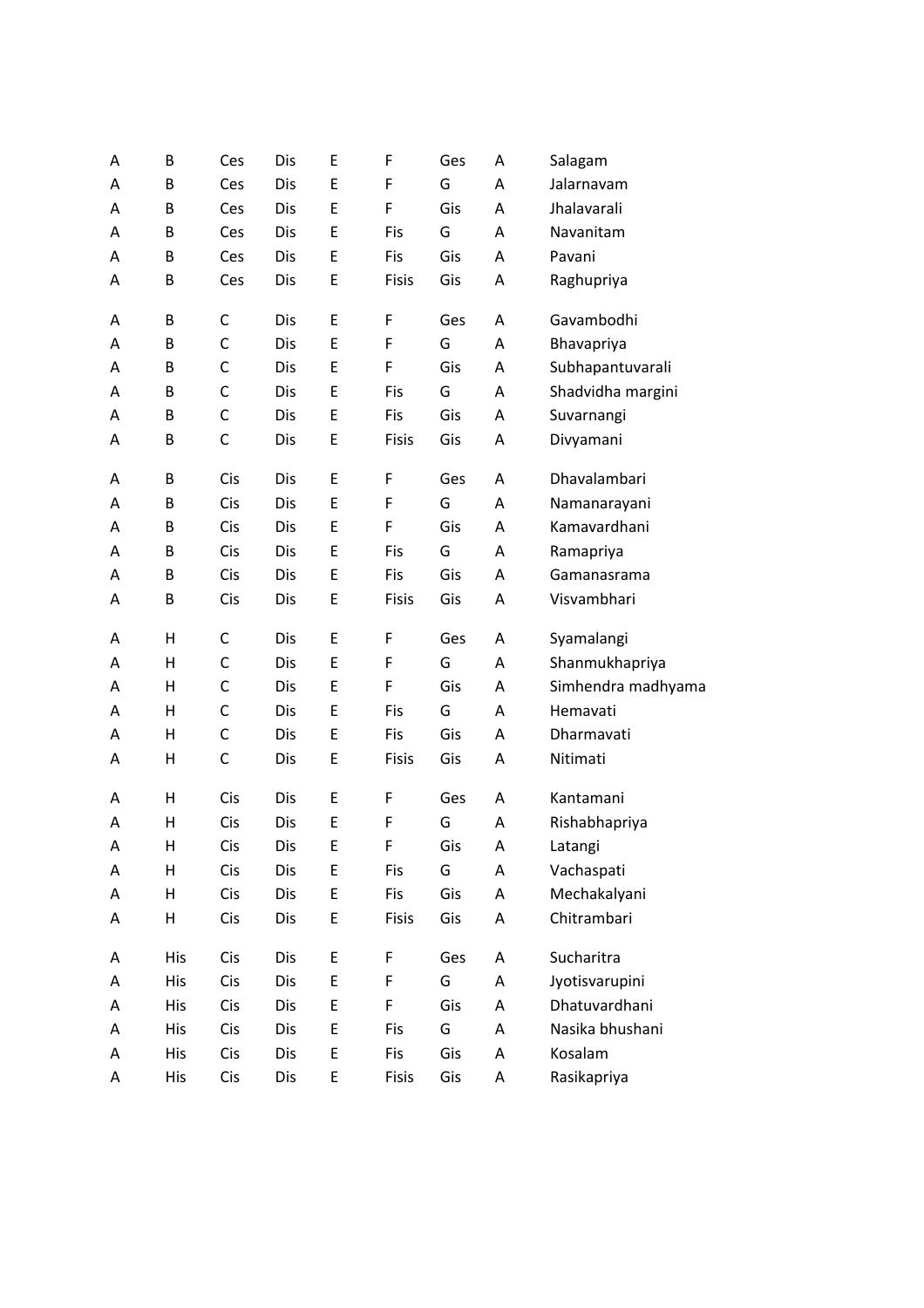| A           | Н                     | $\mathsf C$               | D            | E           | F                        | G                       | A           | äolisch        |
|-------------|-----------------------|---------------------------|--------------|-------------|--------------------------|-------------------------|-------------|----------------|
| F           | G                     | A                         | $\mathsf{H}$ | $\mathsf C$ | D                        | E                       | F           | lydisch        |
| D           | E                     | F                         | G            | A           | $\mathsf{H}$             | $\mathsf C$             | D           | dorisch        |
| Н           | $\mathsf C$           | D                         | E            | F           | G                        | A                       | Н           | lokrisch       |
| G           | $\mathsf A$           | $\sf H$                   | $\mathsf{C}$ | D           | E                        | F                       | G           | mixolydisch    |
| E           | F                     | G                         | A            | Н           | $\mathsf C$              | D                       | E           | phrygisch      |
| $\mathsf C$ | D                     | E                         | F            | G           | A                        | $\sf H$                 | C           | ionisch (Dur)  |
| 13          | 13                    | b13                       | 13           | 13          | b13                      | b13                     | 13          |                |
| 11          | 11                    | 11                        | #11          | 11          | 11                       | 11                      | 11          |                |
| 9           | 9                     | b9                        | 9            | 9           | 9                        | b9                      | 9           |                |
| Δ           | $\overline{7}$        | $\overline{7}$            | Δ            | 7           | $\overline{\mathcal{I}}$ | Ø                       | Δ           |                |
| $\mathsf C$ | Dm                    | Em                        | F            | G           | Am                       | $\mathsf{H}^\mathsf{o}$ | $\mathsf C$ |                |
|             |                       |                           |              |             |                          |                         |             |                |
|             | MOLL (melodisch Moll) |                           |              |             |                          |                         |             |                |
| A           | $\mathsf{H}$          | $\mathsf C$               | D            | Es          | F                        | G                       | A           | lokrisch (#)2  |
| F           | G                     | A                         | $\mathsf{H}$ | C           | D                        | Es                      | F           | mixolydisch #  |
| D           | Es                    | F                         | G            | A           | H                        | C                       | D           | dorisch b2     |
| Н           | C                     | D                         | Es           | F           | G                        | A                       | Н           | vermindert-C   |
| G           | $\mathsf A$           | $\boldsymbol{\mathsf{H}}$ | $\mathsf C$  | D           | Es                       | F                       | G           | mixolydisch b  |
| Es          | $\mathsf F$           | G                         | A            | Н           | C                        | D                       | Es          | lydisch #5; ly |
| $\mathsf C$ | D                     | Es                        | F            | G           | $\mathsf A$              | Н                       | C           | (melodisch) M  |
| 13          | 13                    | 13                        | 13           | <b>b13</b>  | <b>b13</b>               | b13                     | 13          |                |
| 11          | 11                    | #11                       | #11          | 11          | 11                       | b11                     | 11          |                |

| F  | mixolydisch #4; lydisch-dominant |
|----|----------------------------------|
| D  | dorisch b2                       |
| н  | vermindert-Ganzton; alteriert    |
| G  | mixolydisch b6                   |
| Es | lydisch #5; lydisch-übermäßig    |
| C  | (melodisch) Moll                 |
| 13 |                                  |
| 11 |                                  |
| 9  |                                  |
| Λ  |                                  |

 $\overline{9}$ 

 $\Delta$ 

 $Cm$ 

 $b9$ 

 $7<sup>7</sup>$ 

Dm

 $9 \qquad 9$ 

 $\Delta$ (#5) 7

 $Es<sup>+</sup> F$ 

 $\overline{9}$ 

 $\overline{7}$ 

 ${\mathsf G}$ 

 $\overline{9}$ 

Ø

 $\mathsf{A}^\mathsf{o}$ 

 $b9$ 

Ø

 $\mathsf{H}^\mathsf{o}$ 

 $\mathsf{Cm}$